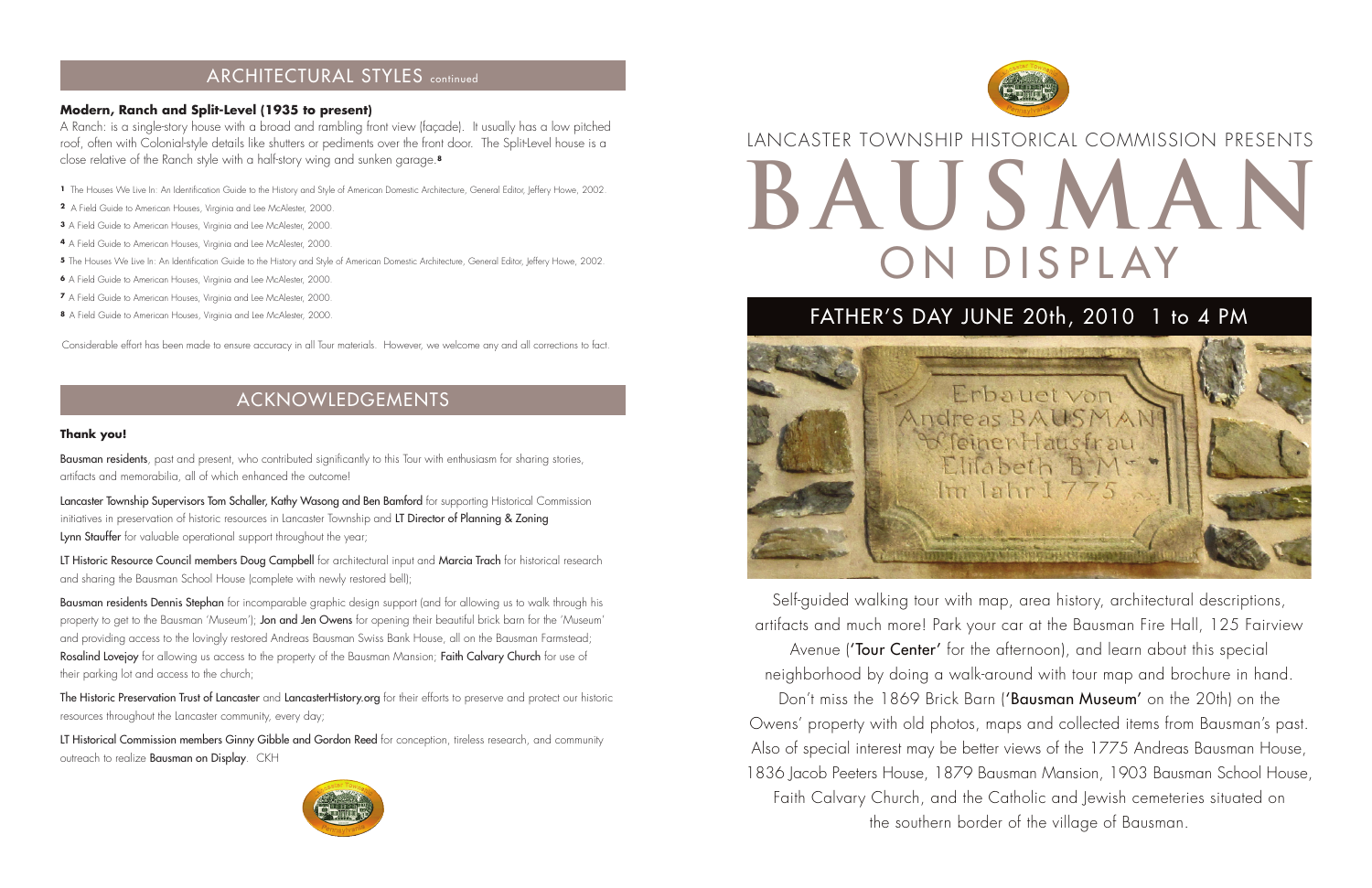| <b>Item</b>                                       | Page              |
|---------------------------------------------------|-------------------|
| Photo of date stone, Andreas Bausman House (1775) | Front Cover       |
| Welcome Message                                   | 2                 |
| Tour Highlights and Special Events                | 3                 |
| Map of Bausman                                    | $4 - 5$           |
| History of Bausman                                | 6                 |
| Architectural Styles                              | $7 - 8$           |
| Acknowledgements                                  | <b>Back Cover</b> |

### WELCOME

### **Welcome to Bausman on Display!**

This free self-guided walking tour was developed by the Lancaster Township Historical Commission to create awareness of unique and valued historic resources in our community. Preservation, restoration and adaptive re-use of historically significant structures keeps our community vibrant and promotes long-term integrity of our neighborhoods.

**Bausman on Display** is the fourth Tour produced by the LT Historical Commission. Hamilton Park, the Historic East-Side of Lancaster Township, and Presidential Neighbors (featuring Wheatland and nearby properties) preceded this Tour. Community feedback affirms for us that our efforts to spotlight historic preservation are appreciated and achieve desired results.

This self-guided walking Tour is **outside only** except for the Tour Center (Bausman Firehall) and Tour Museum (in the brick barn at 1630 Millersville Pike).

Architectural diversity is a hallmark of neighborhoods grown over the years, and Bausman reflects this <sup>p</sup>henomenon. You'll see a remarkable range of building styles in homes throughout Bausman as well as a beautiful brick barn, school house and late 1800s mansion. Preservation initiatives large and small, past and present enable us to see 235 years of Lancaster history within a few blocks! A once-rural school, neighborhood post office, cemeteries and church all tell us stories of our community in rich detail.

### **Safety First!**

### Please park in designated areas:

Bausman Fire Hall (Tour Center) 125 Fairview Avenue or Faith Calvary Church 1501 Millersville Pike

Walk and cross streets with care and cross the Millersville Pike to get to the School House and the Bausman Mansion where Lancaster Township Police and Fire volunteers assist with pedestrian safety.

### **Kindly respect private property!**

This is a long, narrow house, usually one-story high and one room wide. The entry door is usually below the front gable. The name Shotgun was derived from the assertion that one could fire a shotgun through the door and out the back without harming the interior of the house. This style has influences of Caribbean and West Indies building styles.**<sup>1</sup>** The shotgun style was perfect for the narrow lots laid out in Bausman. This unique style was sometimes called a World War II cottage.

Enjoy your walk around! Members of the LT Historical Commission, identifiable by name badges, are available at the Tour Center, Tour Museum, and School House to answer your questions and help you make the most of your afternoon.

Sincerely, Cindi Kohler Hendricks, President Lancaster Township Historical Commission

# TABLE OF CONTENTS TABLE OF CONTENTS AND TABLE OF CONTENTS ARCHITECTURAL STYLES FEATURED IN BAUSMAN

### **Swiss Bank House (1700s)**

The 1775 Andreas Bausman house on the Bausman Farm is being lovingly rebuilt to its original form. In a typical Swiss Bank Barn house, the main door enters the upper living level consisting of a heating fireplace and two bedrooms with a garret above. A secondary door enters the kitchen below. There is an outside stone stairway connecting the two levels. The kitchen was also the distillery for processing apple and grain beverages. Water, flowing from a spring above the house, usually enters the upper level cellar, flowing along the wall, in a trough or channel, opposite the main cellar door and exiting through a hole in the wall at the lower level along the fireplace. From there it often emptied into a trout pool and then a watercress bed below the house. Pennsylvania Folklife

### **Late Victorian (1879) Philip Bausman Mansion**

Victorian homes made a statement of discretionary wealth; their ornamentation reflected a move away from the sometimes austere symmetry of Georgian and Federal styles and increased prosperity among middle and upper middle class property owners. Victorian homes were influenced by designs of William Morris; they often employed Classical and Gothic features to accentuate the façade and skyline. This mansion reflects a blend of Victorian features and practical farmhouse vernacular architecture.

### **Bausman Shotgun (1880 to present)**

### **Colonial (1880 to present)**

Features identifying Colonial buildings in Bausman are a symmetrical front on a two-story or three-story rectangular building. The doorway is often accented with a pediment, pillars or pilasters. The windows have a double-hung sash with multiple panes.**<sup>2</sup>**

### **Four Square (1895 - 1930)**

The name of these two story homes describes their characteristic form. They are box-shaped structures with pyramidal or hipped roof ( a hipped roof slopes upward from all four sides of the house rather than ending in a gable). The house is symmetrical with the main door in front. Four-Square, Bungalow and Craftsman all have similar design origins.**<sup>3</sup>**

### **Bausman Bungalow (1904 - 1940)**

These homes have a medium to low pitched side gabled roof. The beams or rafters often show under the wide overhanging eaves. The one or one and a half story homes have a porch with heavy square columns that are usually wider at the base.**<sup>4</sup>** The word bungalow derives from a Hindustani term for a small house with veranda built for British administrators in India in the 19th century.**<sup>5</sup>**

### **Bausman Craftsman (1905 - 1945)**

These homes have a medium to low pitched front gabled roof. The beams or rafters often show under the wide overhanging eaves. Many Bausman Bungalows are similar to the Bausman Shotgun style with an endgabled entry extension halfway across the front of the house.**<sup>6</sup>**

### **Cape Cod (1930 - 1961)**

These homes have a steep to medium roof with a small overhang and side gables. They are usually rectangular one or one and a half-story homes with a central door. In New England, they were built using wide clapboards or shingles.**<sup>7</sup>**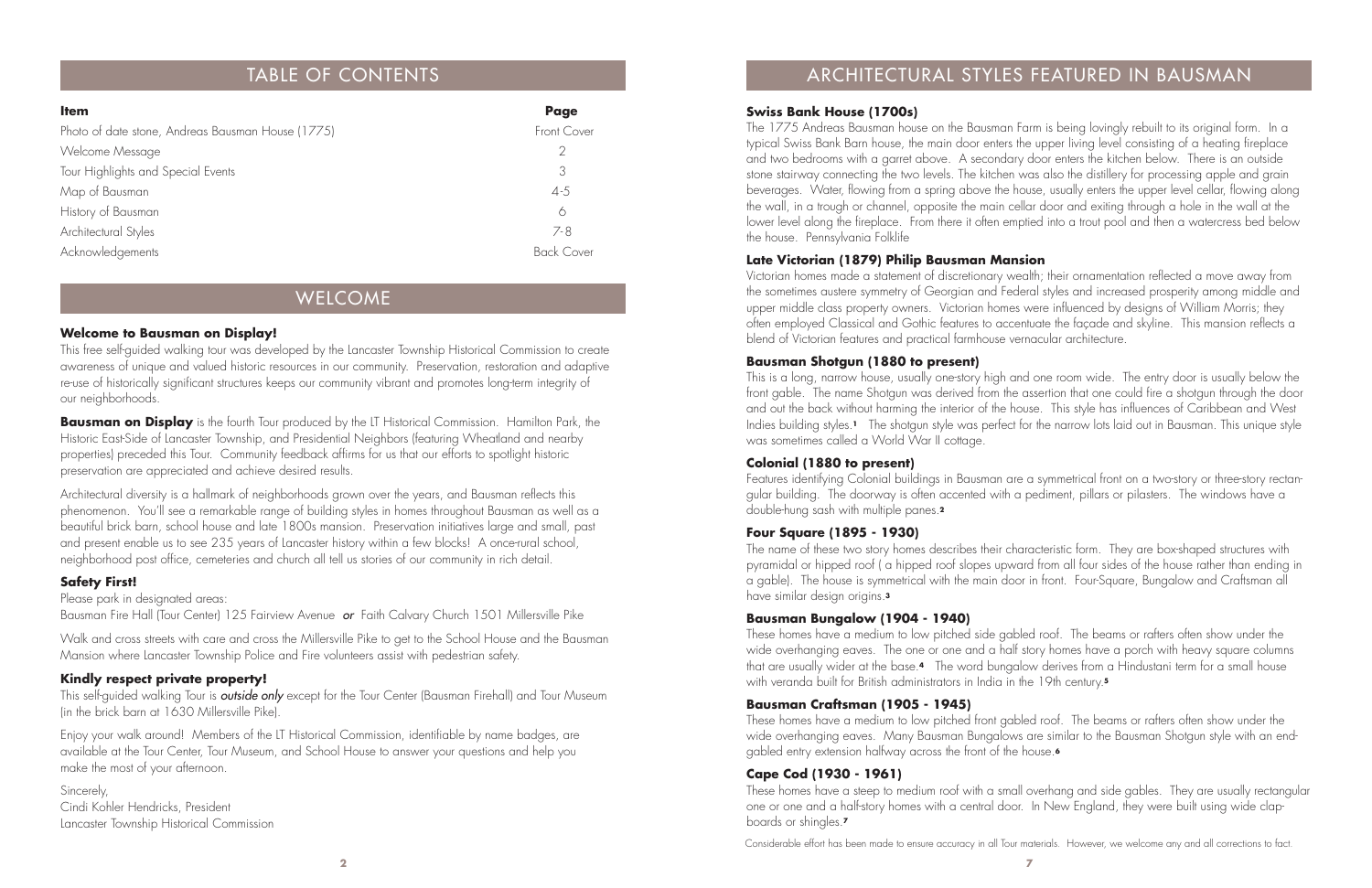MICHEL

LE DRIVE

### **Bausman Shotgun (1880 to present)**

10 Roselawn Avenue 24 Roselawn Avenue 128 Roselawn Avenue 135 Roselawn Avenue 306 Rosedale Avenue 316 Rosedale Avenue 318 Rosedale Avenue 402 Rosedale Avenue 404 Rosedale Avenue

### **Colonial (1880 to present)**

17 Edgehill Drive 128 Fairview Avenue 108 Grandview Avenue 116 Grandview Avenue 3 Montrose Avenue 106 Roselle Avenue 110 Roselle Avenue 107 Rosedale Avenue 221 Rosedale Avenue 317 Rosedale Avenue

20 Charles Road 20 Charles Road 126 Charles Road 142 Charles Road 1300 Millersville Pike 1410 Millersville Pike 1420 Millersville Pike 1630 Millersville Pike 4 Edgehill Drive

### **Modern, Ranch and Split-Level (1935 to present)**



- 
- 
- 
- 
- 
- 
- 
- 

101 Charles Road 11 Edgehill Drive 35 Edgehill Drive 119 Montrose Avenue 9 Springhouse Raod 10 Springhouse Raod 14 Springhouse Raod 18 Springhouse Raod 46 Springhouse Raod 130 Springhouse Raod

■ **Swiss Bank House (1775) 1** 1775 Andreas Bausman House 1630 Millersville Pike

1879 Philip Bausman Mansion 1631 Millersville Pike

### ■ **Late Victorian (1879) 5**

There is no designated path to follow, except on the Owens' and Stephan's properties, so enjoy strolling the streets to follow your whim and the unique architectural styles you see on this map. Please respect private property and use the Fire Police when crossing Millersville Pike.

### **Four Square (1895 - 1930)**

28 Charles Road 120 Charles Road 136 Charles Road 24 Montrose Avenue 13 Roselawn Avenue

### **ARCHITECTURAL STYLES**

### **Bausman Craftsman (1905 – 1945)**

1514 Millersville Pike 125 Montrose Avenue 131 Montrose Avenue 135 Montrose Avenue 139 Montrose Avenue 24 Roselawn Avenue 124 Roselawn Avenue 126 Roselawn Avenue 130 Roselawn Avenue

### **Cape Cod (1930 - 1961)**

### **Bausman Bungalow (1904 - 1940)**

2 Montrose Avenue 7 Montrose Avenue 8 Montrose Avenue 34 Montrose Avenue 111 Montrose Avenue 101 Roselawn Avenue 102 Roselawn Avenue 9 Roselle Avenue 300 Rosedale Avenue 15 Grandview Avenue

# MAP OF BAUSMAN

- 
- 
-